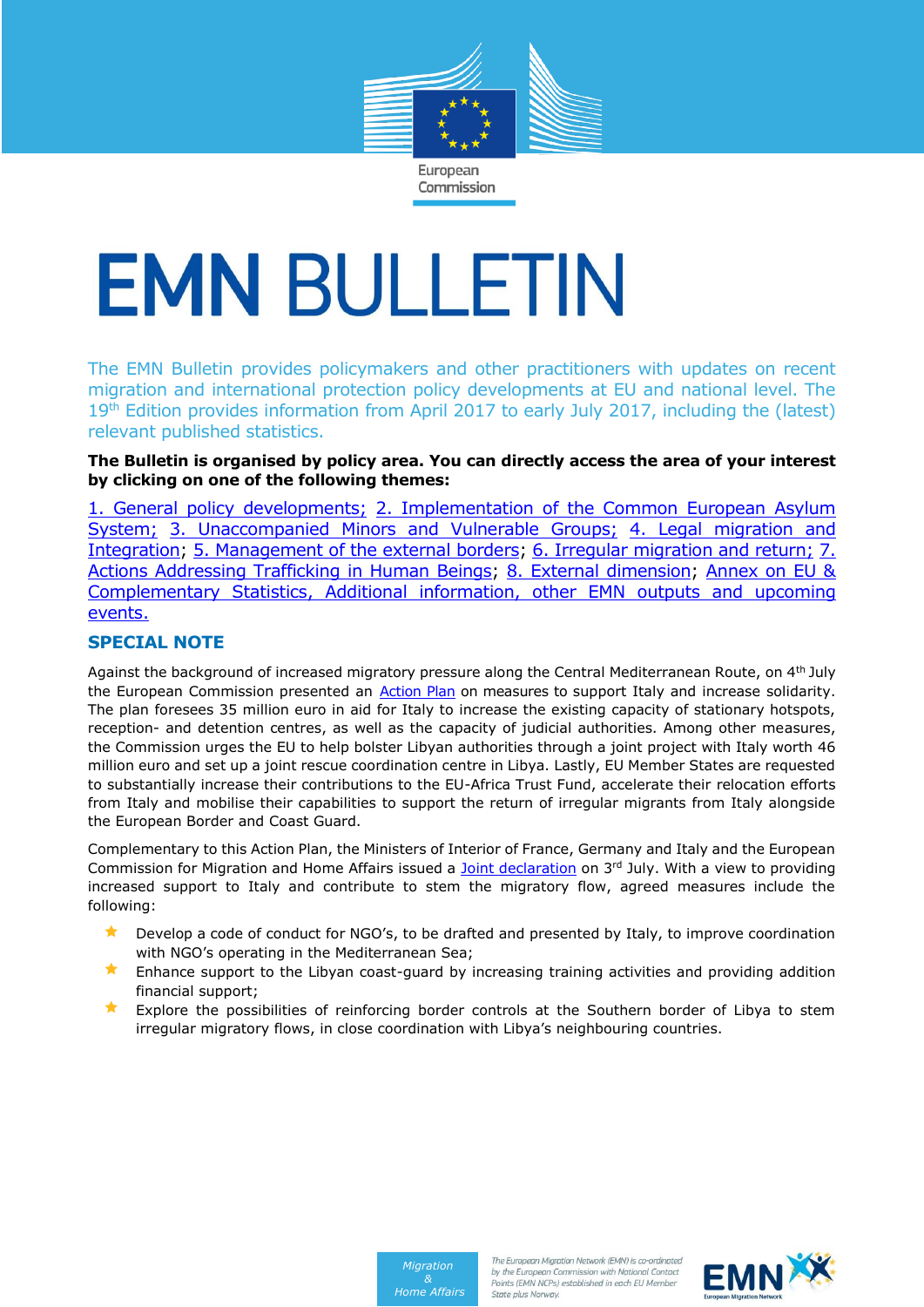# <span id="page-1-0"></span>**1. GENERAL POLICY DEVELOPMENTS**

#### EU DEVELOPMENTS AND UPDATES

 $\star$  On 30<sup>th</sup> May, the European Commission proposed a [draft budget](http://ec.europa.eu/budget/biblio/documents/2018/2018_en.cfm#draft_budget01) for 2018 of 161 billion euro in commitments, with a focus on jobs, investments, migration and security. A total of 4.1 billion euro has been allocated to finance actions in the areas of migration and security, including humanitarian assistance, reinforcing external border management and supporting the most affected Member States. Additional funds will also be made available to tackle the root causes of migration externally, particularly through assistance to non-EU countries such as Lebanon and Jordan.

#### NATIONAL DEVELOPMENTS

- **France:** Following the Spring 2017 elections, the [main priorities](http://www.gouvernement.fr/partage/9326-dossier-de-presse-garantir-le-droit-d-asile-mieux-maitriser-les-flux-migratoires) of the new government on migration and asylum focus in particular on the shortening of the processing time for asylum applications, the improvement of return effectiveness of rejected asylum seekers, the reinforcement of integration and the creation of additional 7,500 reception places for asylum seekers and 5,000 places for refugees in temporary accommodation centres by 2019.
- **Ireland**: Following a cabinet reshuffle, Charlie Flanagan was appointed as Minister for Justice and Equality on 14<sup>th</sup> June 2017, having previously served as Minister for Foreign Affairs and Trade.

## <span id="page-1-1"></span>**2. IMPLEMENTATION OF THE COMMON EUROPEAN ASYLUM SYSTEM**

#### EU DEVELOPMENTS AND UPDATES

- In its  $13<sup>th</sup>$  [report on relocation and resettlement](https://ec.europa.eu/home-affairs/sites/homeaffairs/files/what-we-do/policies/european-agenda-migration/20170613_thirteenth_report_on_relocation_and_resettlement_en.pdf) published on  $13<sup>th</sup>$  June the Commission revealed that a total of 20,869 relocations have taken place since the adoption of the two Council Decisions in September 2015 (13,973 from Greece and 6,896 from Italy. In terms of resettlement, over two thirds (16,419) of the 22,504 resettlements agreed have been completed, mainly from Turkey. 21 (Member) States have participated in the resettlement scheme so far, with seven Member States (Estonia, Finland, Germany, Ireland, the Netherlands, Sweden and Switzerland) having already fulfilled their pledges. Ten Member States have not yet resettled under this scheme. $<sup>1</sup>$ </sup>
- On 14th June, the European Commission launched [infringement procedures](http://europa.eu/rapid/press-release_IP-17-1607_en.htm) against the Czech Republic, Hungary and Poland for non-compliance with their obligations under the 2015 Council Decisions on relocation. While Hungary has not taken any action at all, Poland has neither made pledges nor carried out relocations since December 2015. The Czech Republic has not relocated anyone since August 2016 and has not made any new pledges for more than a year. The three Member States now have one month to respond to the Commission's letter of formal notice. If no reply is given or the Commission deems the countries' explanation unsatisfactory, a 'reasoned opinion' will be issued. If necessary, the cases can then be referred to the Court of Justice of the EU.
- ★ On 28<sup>th</sup> June, the Maltese Presidency of the Council reached a **broad political agreement** with the European Parliament on a Regulation to establish the EU Agency for Asylum. Pending endorsement by Council and some further technical work on the recitals, the new Regulation will transform EASO into a fully-fledged Agency responsible for facilitating the functioning of the CEAS by ensuring convergence in the assessment of applications for international protection across the EU, and providing technical and operational assistance to Member States.
- ★ On 5<sup>th</sup> July, EASO launched its [2016 Annual Report on the Situation of Asylum in the EU.](https://www.easo.europa.eu/highlights-easo-annual-report-2016) It notes a 84% increase of first instance asylum decisions compared to 2016, with the highest number of asylum applicants coming from Syria, Afghanistan, Iraq, Pakistan and Nigeria. The main receiving countries were Germany, Italy, France, Greece and Austria, and 26% of all asylum applications were submitted by Syrians. Compared to 2015, applications lodged by UAMs decreased by 37%.

#### LATEST RELEVANT STATISTICS

-

★ On 26<sup>th</sup> April 2017, EASO published [statistics](http://www.europeanmigrationlaw.eu/documents/Eurostat-AsylumDecisions-2016.pdf) on asylum decisions in the EU in 2016. Member States granted protection status to 710,400 asylum seekers last year, more than double the number of 2015. In addition, they received over 14,000 resettled refugees.

 $<sup>1</sup>$  Bulgaria, Croatia, Cyprus, Greece, Luxembourg, Malta, Poland, Romania, Slovakia and Slovenia</sup>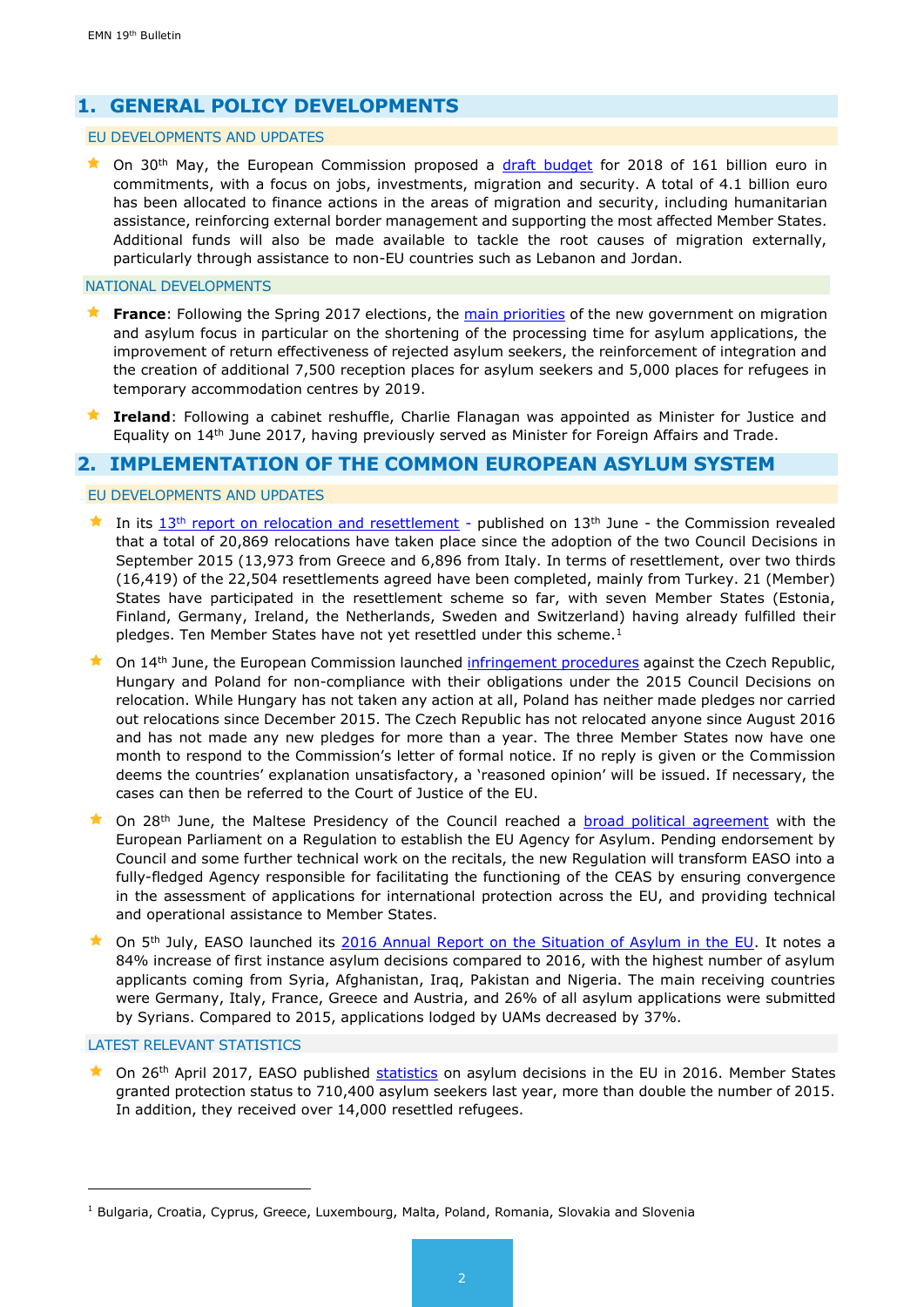Syrians remained the largest group of citizens receiving international protection (405,600 or 57%), followed by citizens of Iraq (65,800 or 9%) and Afghanistan (61,800 or 9%). 70% of the 405,600 Syrians granted protection status in the EU were recorded in Germany (294,700). Germany also granted the highest number of persons protection status in general (60% of positive decisions within the EU), followed by Sweden (69,350), Italy (35,450) and France (35,170). 55% of persons were granted refugee status, 37% subsidiary protection and 8% authorisations to stay for humanitarian reasons.

#### NATIONAL DEVELOPMENTS

 **Austria:** On 14th June 2017, the Austrian Constitutional Court lifted a decision of the Federal Administrative Court on the Dublin transfer of an asylum seeker to Hungary. According to the Constitutional Court, the Federal Administrative Court should have taken into account the new law passed by the Hungarian Parliament in March 2017, according to which asylum seekers could be detained during the asylum procedure.<sup>2</sup>

On 9<sup>th</sup> June, the Austrian Constitutional Court also lifted a decision on the Dublin transfer to Bulgaria, because the current reception conditions in Bulgaria were not duly taken into account.<sup>3</sup>

- **Belgium:** The Council of Ministers has approved the creation of [a single registration centre for asylum](https://emnbelgium.be/news/council-ministers-approves-creation-registration-centre-asylum-seekers)  [seekers](https://emnbelgium.be/news/council-ministers-approves-creation-registration-centre-asylum-seekers) in Neder-Over-Heembeek (foreseen for the beginning of 2019). The registration, medical examination, identification, and security screening of the asylum seekers will be organised in this centre, as well as the allocation of a reception place in the regular reception network.
- **France:** A [judgment](https://www.legifrance.gouv.fr/affichJuriAdmin.do?oldAction=rechJuriAdmin&idTexte=CETATEXT000034651745&fastPos=1) of the French Council of State of 10<sup>th</sup> May 2017 specified the scope of Article 18 of the Council Regulation (EC) No 2725/2000 of 11th December 2000 concerning the establishment of Eurodac. According to this decision, the breach of the information obligation for the benefit of persons whose fingerprints are collected as imposed by the Eurodac Regulation is not sufficient to lead to the unlawfulness of the subsequent decision for transferring the asylum seeker to the competent Member State.
- **Ireland:** A ruling by the Irish Supreme Court on [NVH v Minister for Justice](http://www.courts.ie/Judgments.nsf/09859e7a3f34669680256ef3004a27de/bba87f6e90ea3c5d80258130004199fe?OpenDocument) and Equality and the [Attorney General and the Irish Human Rights and Equality Commission \(notice parties\),](http://www.courts.ie/Judgments.nsf/09859e7a3f34669680256ef3004a27de/bba87f6e90ea3c5d80258130004199fe?OpenDocument) found that the absolute ban on asylum applicants seeking employment is 'in principle' unconstitutional. The court ruled unanimously in favour of the appeal of a Burmese man, who spent eight years in the direct provision system in Ireland and challenged the ban preventing him from working. The matter is adjourned for six months to allow the legislature consider how to address the situation.

From April 2017, the Office of the Ombudsman's in Ireland will accept complaints from people living in [Direct Provision,](https://www.ombudsman.ie/en/News/Media-Releases/2017-Media-Releases/Ombudsman-and-Ombudsman-for-Children-can-now-investigate-complaints-from-those-in-Direct-Provision.html) while complaints from children or on behalf of children, can be made to the Irish Ombudsman for Children's Office.

- **Luxembourg:** On 1st April, the emergency accommodation facility opened its doors. The latter aims at housing applicants for international protection who are subject to a decision of incompetence in the framework of the Dublin regulation or who are subject to an 'ultra-accelerated' procedure.
- **★ The Netherlands:** As of 27<sup>th</sup> April, Brazil and Trinidad and Tobago have been added to the national [list of safe countries of origin](https://ind.nl/en/news/pages/brazil-and-trinidad-and-tobago-are-also-safe-countries-of-origin-now.aspx) by the Minister for Security and Justice responsible for the Immigration and Naturalization Services. The government thereby wishes to speed up the processing of asylum applications from this category of individuals. The situation in both countries is generally deemed safe, except for lesbian women, homosexual men, bisexuals, transgender and intersex persons (LHBTI's). Hence, LHBTI's from Trinidad and Tobago are exempted from the accelerated asylum process and special attention will be paid to LHBTI's from Brazil.
- **Norway:** On 1<sup>st</sup> July, an attachment requirement for family reunification with a beneficiary of international protection (the Sponsor) entered into force, cf. the Immigration Act and Immigration Regulations. The requirement entails that an application may be rejected if the family in question would be able to live safely in a third country with which the family's overall connection is stronger than its connection with Norway. This provision does not apply if the Sponsor has been granted permanent residence in Norway.

1

<sup>2</sup> Austrian Constitutional Court, 14 June 2017, E 1486/2017.

<sup>3</sup> Austrian Constitutional Court, 9 June 2017, E 484/2017 et al.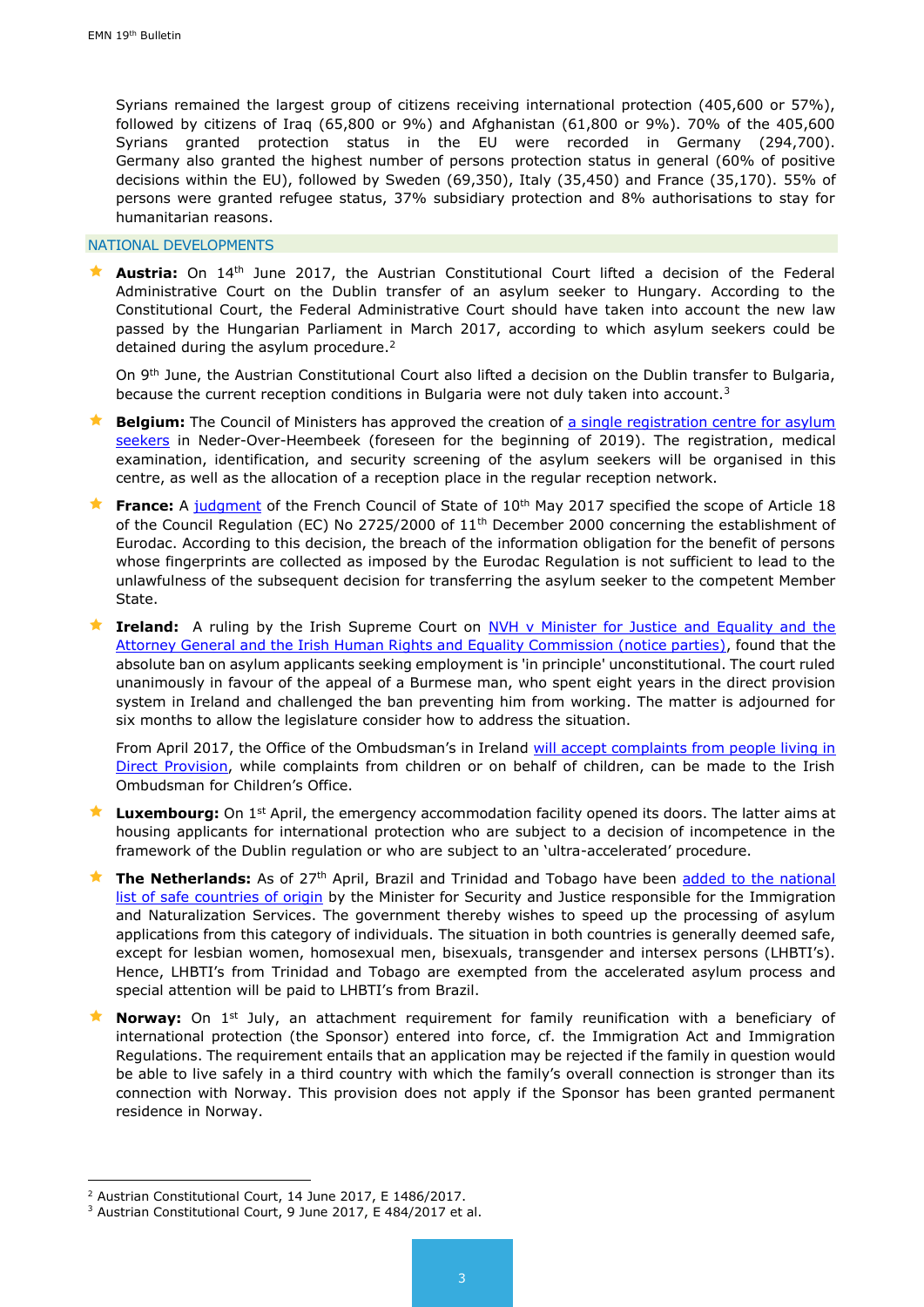On  $1<sup>st</sup>$  June, the Norwegian Ministry of Justice and Public Security instructed the Directorate of Immigration to resume the proceedings on Dublin transfers to Greece. This implies that the Directorate of Immigration (UDI) shall make concrete assessments in each case based on the criteria in the Dublin III Regulation, and consider whether there is a need to obtain individual guarantees from the Greek authorities.

**Spain:** A draft Protocol for the coordination of actions in the framework of the Spanish National System for Reception and Integration of Asylum Seekers and Beneficiaries of International Protection was presented on 28th April.

#### *Relocation and Resettlement*

- **★ Czech Republic:** In June 2017, the Government of the Czech Republic decided to temporarily suspend its participation in the relocation and resettlement programmes.
- **★ Finland:** As of 19<sup>th</sup> July, Finland has relocated 1,785 asylum seekers from Italy and Greece. 293 remain from the legally foreseen commitment of 2078 and they will be relocated within the timeframe of the relocation scheme.
- **★ Luxembourg:** Over the course of May 2017, 49 Eritreans were [relocated](http://www.statistiques.public.lu/fr/actualites/population/population/2017/06/20170613/20170613.pdf) from Italy to Luxembourg in the framework of the relocation mechanism. One additional Eritrean national was [relocated](http://www.statistiques.public.lu/fr/actualites/population/population/2017/07/20170718/20170718.pdf) from Italy in June 2017.
- **Spain:** The Relocation and Resettlement processes continued to be carried out, leading to a total of 1,093 relocations and 631 resettlements to Spain as of July.
- **★ Sweden:** In June 2017, Sweden started to receive asylum seekers from Greece and Italy under the EU emergency relocation mechanism. As of  $13<sup>th</sup>$  July 2017, 371 asylum seekers were relocated to Sweden from Italy, and 604 from Greece. As Sweden had received a disproportionately high number of asylum seekers in autumn 2015, the Council decided in June 2016 to suspend Sweden's obligations to participate in the relocation activity. This suspension ended in June 2017. Relocations to Sweden are foreseen to continue over the summer 2017.

## <span id="page-3-0"></span>**3. UNACCOMPANIED MINORS AND VULNERABLE GROUPS**

#### EU DEVELOPMENTS AND UPDATES

- $\star$  On 12<sup>th</sup> April, the European Commission published a [Communication](https://ec.europa.eu/home-affairs/sites/homeaffairs/files/what-we-do/policies/european-agenda-migration/20170412_communication_on_the_protection_of_children_in_migration_en.pdf) outlining a set of policy guidelines to reinforce the protection of migrant children at all stages of the processes. The measures concern both migrant and refugee children, arriving with their families or on their own and include providing access to safe reception facilities, services like education and health care, and finding long-term solutions that are in the best interest of the child. In its [Conclusions](http://www.europeanmigrationlaw.eu/documents/Conclusions%20of%20the%20Council%20-%20Protection%20of%20children%20in%20migration.pdf) of 8<sup>th</sup> June, the Council welcomed this Communication and invited Member States to use these policy guidelines as a basis for actions to protect children at all stages of migration.
- According to Eurostat [statistics](http://www.europeanmigrationlaw.eu/documents/Asylum%20applicants%20considered%20to%20be%20unaccompanied%20minors.pdf) published on 11<sup>th</sup> May, 63,300 unaccompanied minors applied for international protection in EU Member States in 2016. This number constitutes a one-third decrease compared to 2015 (with almost 96,500 unaccompanied minors registered) but is still about five times higher than the annual average during the period 2008-2013. 89% of unaccompanied minors in 2016 were males, and over two-thirds were aged 16 to 17 (68%). More than a third (38%) were Afghans and about a fifth (19%) Syrians.

#### NATIONAL DEVELOPMENTS

- **Luxembourg:** On 20th June, the Ombudscommittee for the Rights of the Child, in collaboration with Brainiact, published a [report](http://ork.lu/files/PriseDePositionRapports/Rapport%20MNA_SG-RS_version%20web.pdf) on UAMs in Luxembourg, presenting testimonies and reflections based on visits of three facilities for UAMs in Luxembourg.
- **Sweden:** On 1<sup>st</sup> June, new legislation came into force in Sweden, making it possible for third-country nationals who have applied for asylum to receive a longer residence permit for high school studies. The new rules are intended to encourage newly arrived young people who have come to Sweden for protection or humanitarian reasons to study, or continue their studies, at upper secondary schools. Third-country nationals in the age group 17-25 years who study at upper secondary schools in Sweden and who have been granted a temporary residence permit for protection (or humanitarian) reasons can now receive a residence permit with a longer validity in order to be able to continue and finalise their studies.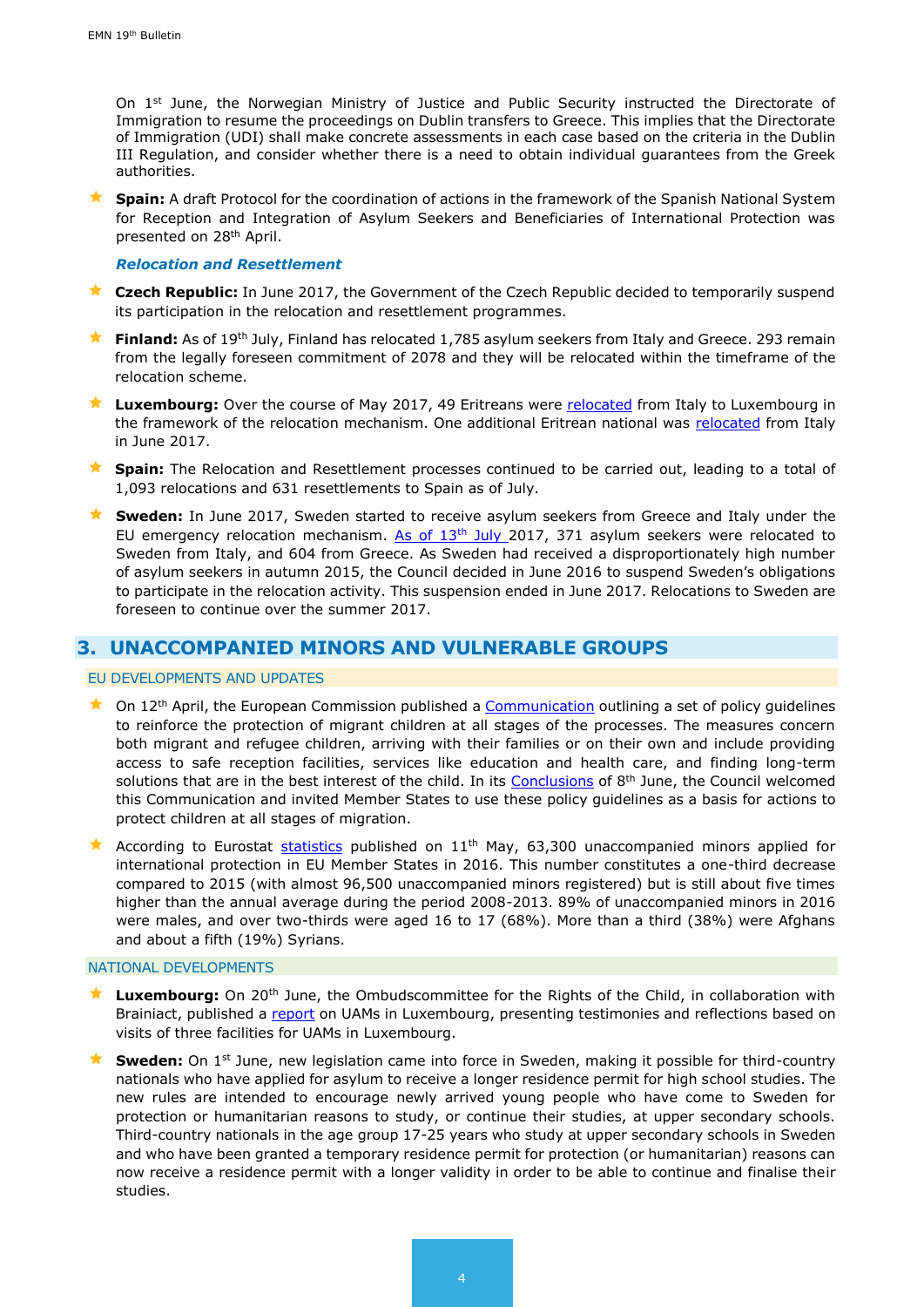Even if the protection-related grounds are no longer fulfilled and a residence permit for protection/humanitarian reasons expires, a permit for studies can [under certain circumstances](https://www.migrationsverket.se/English/Private-individuals/Protection-and-asylum-in-Sweden/Nyheter/2017-06-07-Opportunity-for-a-longer-residence-permit-for-high-school-studies.html) still be granted. In principle, both unaccompanied minors and young people as well as children who stay in Sweden with their families can benefit from this new possibility to be granted a residence permit.

# <span id="page-4-0"></span>**4. LEGAL MIGRATION AND INTEGRATION**

#### EU AND INTERNATIONAL DEVELOPMENTS AND UPDATES

- Recent Eurostat [statistics](http://www.europeanmigrationlaw.eu/documents/Eurostat-Citizenship.pdf) published on  $21^{st}$ April reveal that in 2015, around 840,000 persons acquired citizenship of an EU Member State, 87% of which were non-citizens. This is a decrease when compared to those 890,000 in 2014 and 980,000 in 2013. The largest group acquiring citizenship in 2015 was citizens of Morocco (86,100, of whom 88% acquired citizenship of Italy, Spain or France), followed by Albania (48,400), Turkey (35,000), India (31,000) and Romania (28,400).
- $\star$  On 11<sup>th</sup> May, the Council adopted a [regulation](http://www.consilium.europa.eu/en/press/press-releases/2017/05/11-visa-liberalisation-ukraine/?utm_source=dsms-auto&utm_medium=email&utm_campaign=Visas%3a+Council+adopts+regulation+on+visa+liberalisation+for+Ukrainian+citizens) granting visa-free travel for Ukrainian citizens travelling to the EU for a period of stay of 90 days in any 180-day period. This follows a Commission proposal of 20 April 2016, which found that Ukraine had met all benchmarks of

#### **Judgement of the European Court of Justice** - Case [C-133/15](http://curia.europa.eu/juris/document/document.jsf?text=&docid=190502&pageIndex=0&doclang=en&mode=req&dir=&occ=first&part=1&cid=769844)

In its judgement of  $10<sup>th</sup>$  May, the Court of Justice ruled that a third-country national may, as the parent of a minor child who is an EU citizen, rely on a derived right of residence in the EU. The fact that the other parent, an EU citizen, could take on sole responsibility for the primary care of the child is a relevant factor, but is not in itself a sufficient reason to refuse a residence permit. It has to be found that there is no such a relationship of dependency between the child and the thirdcountry national that a decision to deny a right of residence to that parent would force the child to leave the EU.

the visa liberalisation plan and was therefore ready for the exemption of the visa requirement. The new provision does not apply to Ireland and the United Kingdom, whose visa regime remains subject to their national legislation.

- On 23<sup>rd</sup> May, the European Commission launched the "*Employers together for integration" initiative*, in the framework of the second meeting of the European Dialogue on Skills and Migration. This initiative aims at giving visibility to the engagement of individual employers with regard to refugee integration into the labour market and encourage more to join. Interested employers can join the initiative on the [website](https://ec.europa.eu/eusurvey/runner/employersforintegration) of the Directorate-General for Migration and Home Affairs of the European Commission.
- **Comet 19th June, the European Commission launched an open public consultation to collect evidence,** experiences, data and opinions to support the evaluation of the existing EU legal framework for the legal entry and stay of nationals of non-EU countries to the EU. The results of the evaluation will help the Commission understand whether the current legislation is 'fit for purpose' and if/what changes are necessary. The consultation is open until 18th September 2017 and people can participate by filling out [the EU survey.](https://ec.europa.eu/eusurvey/runner/Legal-migration-by-non-EU-citizens-Public-Consultation)
- On the occasion of the United Nations' World Refugee Day on 20<sup>th</sup> June, the European Commission presented the '[EU Skills Profile Tool for Third-Country Nationals](http://www.europeanmigrationlaw.eu/en/articles/news/european-commission-integration-eu-skills-profile-tool-for-non-eu-nationals)'. This tool aims at simplifying and speeding up the mapping of individuals' skills and experiences, thereby promoting their integration into the labour market. It is targeted at a wide range of stakeholders in all Member States active in labour market integration of refugees and will soon be available in all official EU languages as well as Arabic, Farsi, Pashto, Sorani, Somali and Tigrinya. The launch of this tool represents one of the 10 Key Actions of the "New Skills Agenda for Europe", which was published in June 2016.
- On 28<sup>th</sup> June, the European Parliament adopted its [report](http://www.europarl.europa.eu/sides/getDoc.do?pubRef=-//EP//NONSGML+REPORT+A8-2017-0240+0+DOC+PDF+V0//EN) on the Commission proposal reforming the Blue Card Directive. It further expands the scope of the Directive to not only include refugees and subsidiary protection holders – as proposed by the Commission – but also to asylum seekers who have been granted access to the labour market pending a decision on their claim. Additional modifications enable to the Blue Card holder to move to a second Member State for work once he or she has notified that country, rather than submitting an application.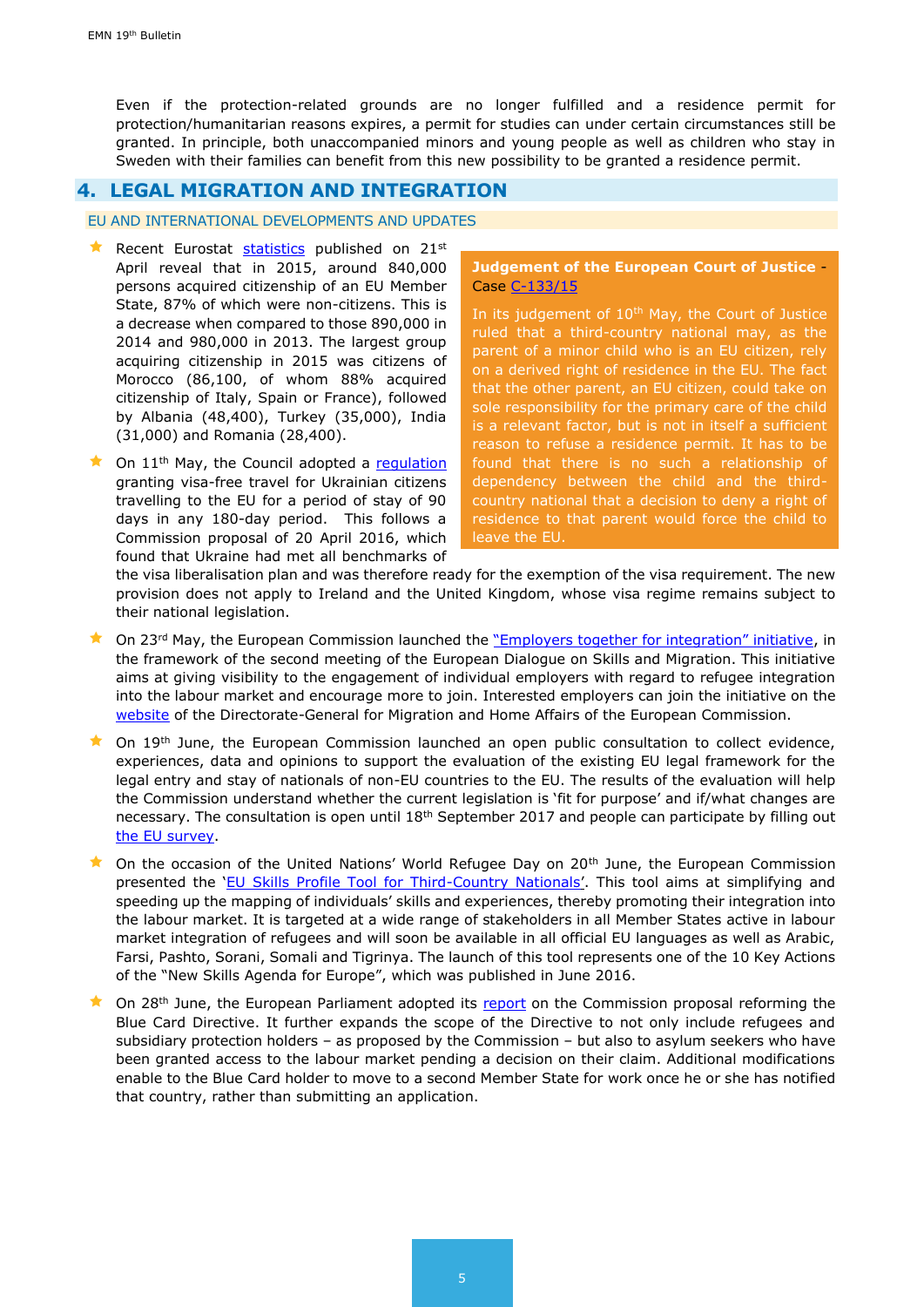#### NATIONAL DEVELOPMENTS

 **Austria:** The Act Amending the Aliens Law 2017 was passed by the main chamber of the Austrian Parliament, the National Council, on 28<sup>th</sup> June 2017.<sup>4</sup>

According to this act, foreigners regularly staying in Austria may apply for a visa for exceptional circumstances from within the country, in particular for humanitarian reasons.<sup>5</sup> Furthermore, the right of residence of all asylum seekers is restricted to the federal state that is granting basic welfare support to the respective asylum seeker.<sup>6</sup>

**Belgium:** The Ordinance of 11<sup>th</sup> May of the Joint

#### **Judgement of the European Court of Justice** - Case [C-449/16](http://curia.europa.eu/juris/document/document_print.jsf?doclang=EN&text=&pageIndex=0&part=1&mode=lst&docid=192044&occ=first&dir=&cid=214505)

In its judgement of 21<sup>st</sup> June, the Court of Justice found that as a general rule, a national of a non-EU country holding a single work permit in a Member State enjoys the social security benefits provided to nationals of that State. The Court argued that the right to equal treatment is the general rule and that the derogations from that right listed in the **Single Permit Directive** cannot be established in this case.

Community Commission of Brussels established a [compulsory integration programme,](https://emnbelgium.be/news/integration-programme-become-mandatory-brussels-capital) which will include a social assessment, language classes and civic integration classes for certain newcomers in Brussels. Integration programmes already existed in Brussels, but they were not mandatory. The date of entry into effect of the ordinance still has to be determined.

 **Czech Republic:** In connection with the introduction of visa liberalisation agreement with Ukraine, the Ministry of the Interior created the information leaflet "[Visa waiver for Ukrainian citizens"](http://www.mvcr.cz/clanek/bezvizovy-styk-s-ukrajinou.aspx), which provides more detailed information on the conditions of residence and employment of Ukrainian citizens in the Czech Republic. The information campaign focuses on employers and employers' unions in order to inform them about persisting job visa requirements, as these requirements are not subject to change in connection with visa liberalisation. Both employers and potential employees will be in this way informed about the need of a visa for the purpose of work. The leaflet was prepared in Czech and Ukrainian in June 2017, prior to the introduction of visa waiver.

In May 2017, the implementation of the project "Student Regime: the Concept for the Facilitation of the Visa Procedure for Selected Students" ("Student Regime") was approved. Its main aim is to facilitate the visa procedure for selected students who were admitted to study in the accredited study programmes at higher education institutions enrolled in the Student Regime in the Czech Republic. The Student Regime will mean faster and more efficient visa application for selected foreign students, thus enabling students to begin their studies in time.

 **Finland:** On 14th July, the Ministry of the Interior set up a [project](http://intermin.fi/en/article/-/asset_publisher/maahanmuuttopoliittisen-ohjelman-valmistelu-alkaa) for the preparation of the Government's migration policy programme on the basis of decisions taken by the ministerial working group on migration and the Government in its mid-term policy review. The programme aims to lay down Finnish migration policy guidelines for the current government term.

Since May 2017, the Oulu reception centre, National Police Board and Police University College are running a [joint project](http://www.migri.fi/for_the_media/bulletins/press_releases/press_releases/1/0/turva_project_seeks_to_promote_asylum_seekers_integration_into_finnish_society_73242) (TURVA) to promote asylum seekers' understanding of civil and human rights and their understanding of Finnish society, and to prevent crimes being committed by asylum seekers.

- **France:** As of June 2017, a [professional integration pathway for beneficiaries of international protection](http://www.cohesion-territoires.gouv.fr/IMG/pdf/2017.05.03_accord_cadre_national.pdf) was implemented on an experimental basis for a period of eight months. This programme, signed by the Ministries of the Interior, Employment and Housing, "Pôle Emploi" (national employment agency) and the French Office for Immigration and Integration (OFII), covers 1,000 beneficiaries and includes accommodation, catering, social and professional support, job workshops and graduating training offers in the framework of the establishment of a career plan.
- Latvia: On 6<sup>th</sup> June, amendments to the Cabinet Regulation No 564 "Regulations Regarding Residence Permits" were issued, which provide for simplified receipt of residence permit for certain categories of foreigners. This applies, for example, to persons who apply for the EU Blue Card, persons who intend to establish a start-up company, and to citizens of countries not included in the list of countries of increased risk of terrorism who wish to study in Latvia and already have a valid visa in Latvia.

1

<sup>&</sup>lt;sup>4</sup> See [www.parlament.gv.at/PAKT/VHG/XXV/BNR/BNR\\_00513/index.shtml](http://www.parlament.gv.at/PAKT/VHG/XXV/BNR/BNR_00513/index.shtml) (accessed on 4 July 2017).

 $5$  Art. 2 par 37 of the amendment.

<sup>6</sup> Art. 3 par 15c of the amendment.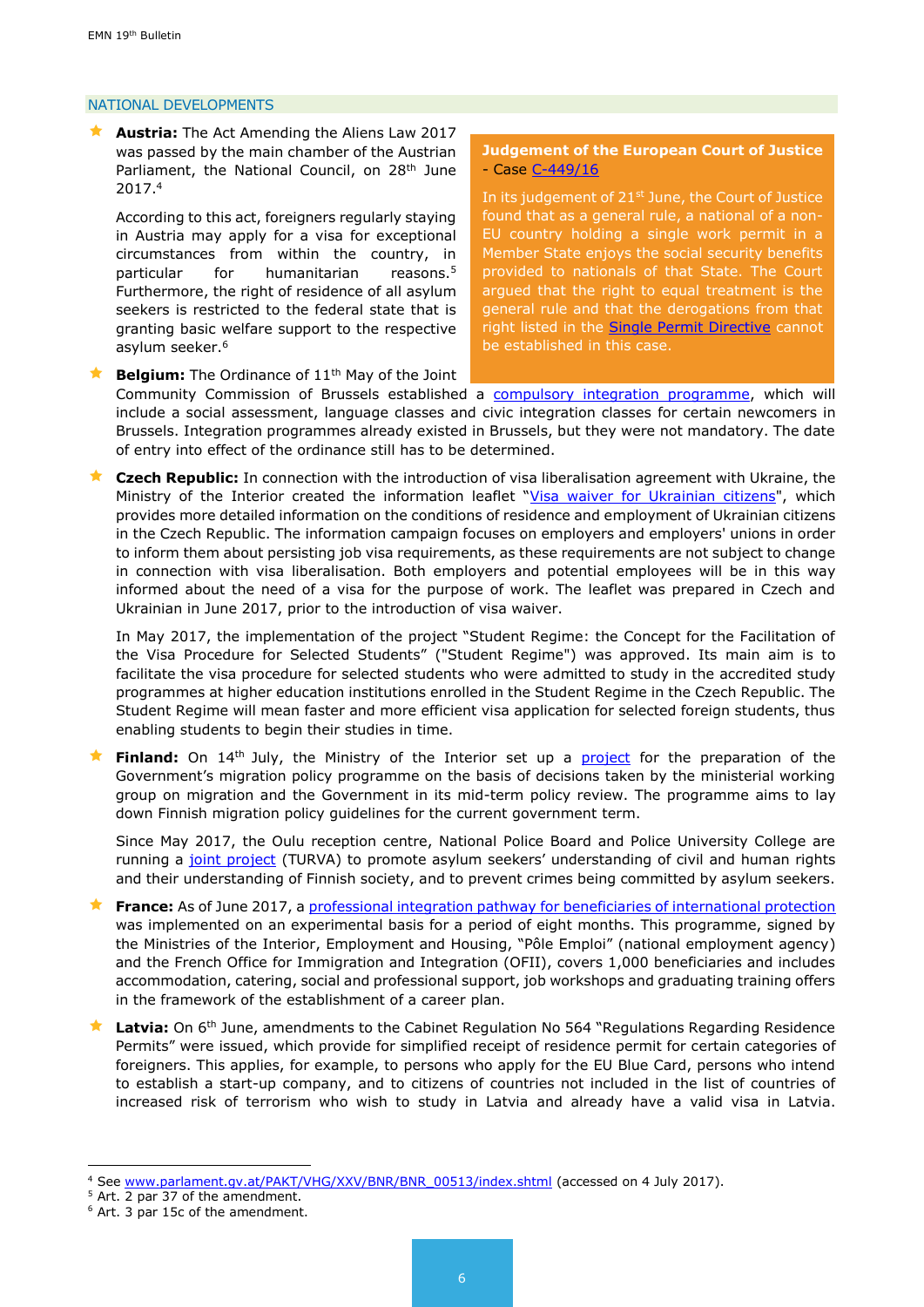In addition, conditions for representatives of foreign merchants wishing to obtain residence permits are adjusted.

 **Luxembourg:** Between April and June, Luxembourg's Welcome and Integration Agency OLAI launched a number of calls for projects on [charitable and social solidarity action](http://www.olai.public.lu/fr/actualites/2017/04/appel-a-projet-asbl-subsides/index.html) that initiate and implement projects favouring the reception and integration of third-country nationals and for the *organisation of* [actions](http://www.olai.public.lu/fr/actualites/2017/05/circulaire-3480/circulaire-3480.pdf) favouring the integration of refugees or information actions in the framework of the World Day of Refugees on 20<sup>th</sup> June 2017. It also announced subsidies for projects of municipal administrations related to [integrating foreigners](http://www.olai.public.lu/fr/publications/programmes-planactions-campagnes/subsides-communes/circulaire-3474.pdf) as well as for the [elaboration and the implementation](http://www.olai.public.lu/fr/publications/programmes-planactions-campagnes/pci/circulaire-3475.pdf) of a Communal Integration Plan.

On 4<sup>th</sup> May, the Minister of National Education, Childhood and Youth presented the "Elementary [dictionary French](http://www.men.public.lu/fr/actualites/articles/communiques-conference-presse/2017/05/04-dictionnaire/index.html) - Farsi/Dari - Luxembourgish", a dictionary of 1,590 words, established in collaboration with the Support Association for Immigrated Workers (ASTI) and the Oeuvre de Secours Nationale Grande-Duchesse Charlotte. It is aimed at Farsi-/Dari-speaking applicants for international protection and people who provide language classes to individuals speaking those languages.

On 8<sup>th</sup> May, Luxembourg's Minister for Family, Integration and the Greater Region certified trained 'multiplicators'. In this [training](http://www.gouvernement.lu/6959870/09-cahen-diplomes) organised by CEFIS with the support of OLAI, participants were prepared to raise awareness regarding foreign residents' registration on the electoral roll for Luxembourg's municipal elections on 8<sup>th</sup> October 2017. On 13<sup>th</sup> May, the first national day of registration on the municipal electoral roll took place, during which a number of municipal administrations opened their doors to foreign residents to register in view of the municipal elections.

On 9<sup>th</sup> May, the [agreement](http://www.gouvernement.lu/6839518/28-working-holiday-visa) between Luxembourg and New Zealand regarding the 'working holiday visa' entered into force. It allows 50 individuals from each partner country between the ages of 18 and 30 to obtain a 12-month visa for the other partner country, the duration of which they are also allowed to work or study.

In the framework of the 2017 Diversity Day on 11<sup>th</sup> May, Luxembourg's Agency for the Development of Employment convened around 100 employers for its discussion round "[How to employ a refugee](http://www.adem.public.lu/fr/actualites/adem/2017/05/Table-ronde-Comment-embaucher-un-refugie/index.html)?".

On 21<sup>st</sup> June, Luxembourg's Council of Government approved the [draft regulation](https://www.gouvernement.lu/7077600) concerning the organisation of the Luxembourgish evaluation exam and the verification and certification of the required level of competence in the context of acquisition of nationality.

On 27<sup>th</sup> June, Parliament passed the [bill](http://www.chd.lu/wps/PA_RoleDesAffaires/FTSByteServingServletImpl?path=/export/exped/sexpdata/Mag/0001/004/2040.pdf) approving the agreement between Luxembourg and Cape Verde regarding the concerted management of the migratory flow and solidary development. The agreement aims to a) facilitate the circulation of persons, b) organise and issue authorisations of stay, c) detail procedures of readmission, d) fight irregular migration e) strengthen the integration of the nationals of one country legally residing in the other country, and f) leverage migrants' skills and resources in support of development.

**The Netherlands:** Since 1<sup>st</sup> July, the "Declaration of participation" has become a compulsory part of the integration process, both for asylum seekers and for migrants arriving under the family reunification procedure. All new arrivals, as part of their integration exam, first must go through the procedure for the declaration of participation at their municipality. By signing this declaration, they express their understanding of Dutch values and norms, as well as their rights and obligations.

Also, since April, it is possible for employers for whom a renewal application GVVA (single permit for residence and work) has been submitted after  $5<sup>th</sup>$  April to continue working for their employers. The following special conditions apply: (1) the application is submitted on time; (2) the employee continues to do the same work for the same employer; and (3) there is a residence sticker placed in the passport, with which it can be demonstrated that employee is allowed to keep working for the employer.

The right for an interpreter during General Practitioners (GPs) or doctors' consultations has been granted since  $1<sup>st</sup>$  May. GPs or doctors ca[n request](https://www.rijksoverheid.nl/actueel/nieuws/2017/05/01/telefonische-tolkdienst-voor-statushouders-bij-huisarts-van-start) the interpreter services for a consultation with holders of a residence permit. After six months of registration at the GP the holder of a residence permit has the right for assistance by an interpreter through phone when he/she has a consultation with a GP. This provision is available until the  $1<sup>st</sup>$  May 2019 and is paid for by the Dutch Ministry of Health, Welfare and Sport.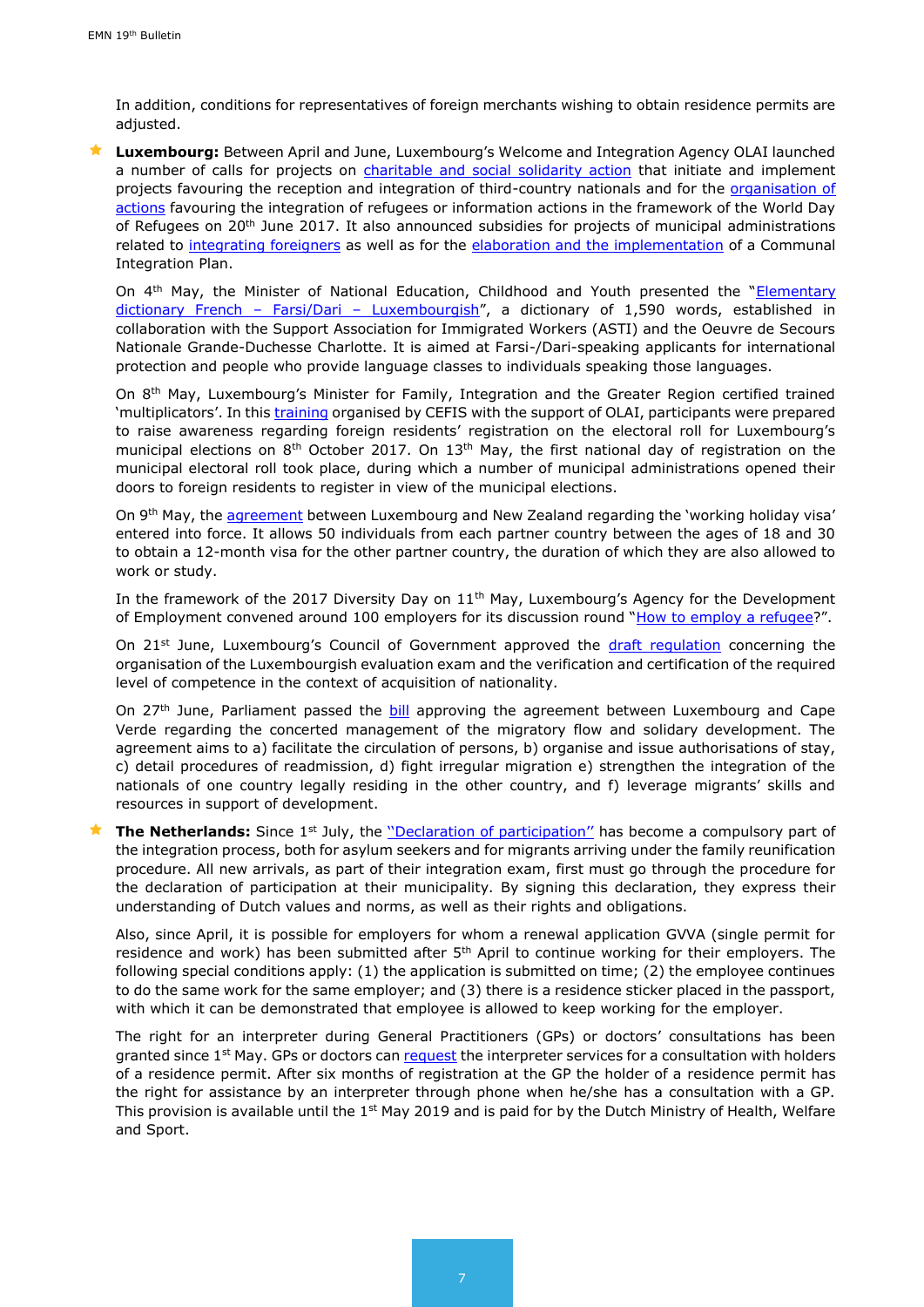**Poland:** The Minister of Administration and the Interior approved the '*Main directions for branches of government – public administration, internal affairs, religious denominations and national and ethnic minority for 2018'* which inter alia relate to external border security of the EU and the territory of Poland, as well as a new migration policy for Poland.

**Spain:** On 11<sup>th</sup> May, the Official State Gazette announced the provisional application of the [Agreement](http://www.boe.es/boe/dias/2017/05/11/pdfs/BOE-A-2017-5115.pdf) between Spain and Japan regarding Working Holiday and sporadic Labour Activities, signed in Tokyo on 5th April 2017.

Via the [Order](https://www.boe.es/boe/dias/2016/12/29/pdfs/BOE-A-2016-12463.pdf) governing the collective management of recruitment in countries of origin, the 2017 campaign on hiring seasonal agricultural workers from Morocco for the strawberry harvest in Huelva led to 5,156 job offers and 5,041 granted permits (an increase of 2,863 permits compared with 2016). Furthermore, as of 12th April, 4,523 visas were issued (an increase of 2,422 compared with 2016).

On 1<sup>st</sup> June, "[Rising Start-up Spain Programme](http://www.investinspain.org/invest/en/rising/index.html)" launched its second edition aimed at entrepreneurs and foreign start-ups who contribute to promoting entrepreneurial activity in Spain. The Programme will be run by ICEX-Invest in Spain in collaboration with the public and private sector to complement the offer of services for entrepreneurs and foreign start-ups interested in developing their projects in Spain.

Between April and June 2017, training seminars and workshops were organised in the framework of the projects "FRIDA: [prevention and detection of racism, xenophobia and related intolerance at school](http://www.empleo.gob.es/oberaxe/ficheros/documentos/Triptico_PrevencionYDeteccionDelRacismo_en.pdf)" and "Pandora: prevention and detection of racism, xenophobia and other intolerance in the field of [health](http://www.empleo.gob.es/oberaxe/ficheros/documentos/Triptico_PrevDetRacismoXenofobia_AmbitoSanitario_en.pdf)". While the former targets teachers and directors of schools, the latter aims at raising awareness among health professional. The projects were launched in 2014 and 2016 respectively.

# <span id="page-7-0"></span>**5. MANAGEMENT OF THE EU EXTERNAL BORDERS**

#### EU DEVELOPMENTS AND UPDATES

- $\star$  With the intention of contributing to the gradual phasing out of the temporary internal border controls, the European Commission on 12th May presented a **recommendation** on proportionate police checks and police cooperation. This encourages Member States to give precedence to police checks over static border controls temporarily reintroduced at internal borders, and invited them to adopt necessary measures in this regard at the latest within six months. This should be achieved primarily through a more effective use of police checks and strengthening cross border police cooperation.
- Following a European Commission [recommendation,](http://www.europeanmigrationlaw.eu/documents/COM(2017)226-Proposal_on_temporary_internal_border_control_en.pdf) the Council on 15<sup>th</sup> May adopted an **[Implementing Decision](http://www.consilium.europa.eu/en/press/press-releases/2017/05/11-schengen-area-six-month-prolongation-internal-border-controls/?utm_source=dsms-auto&utm_medium=email&utm_campaign=Schengen+area%3a+Council+recommends+up+to+six+month+prolongation+of+internal+border+controls)** for prolonging temporary internal border controls in Austria, Germany, Denmark, Sweden and Norway for an additional six months. The Commission underlined that this was the last time such prolongation will be adopted.

#### **Judgement of the European Court of Justice** - Case [C-9/16](http://curia.europa.eu/juris/document/document_print.jsf?doclang=EN&text=&pageIndex=0&part=1&mode=lst&docid=192045&occ=first&dir=&cid=214767)

In its judgement of 21<sup>st</sup> June, the Court of Justice ruled that Article 67(2) TFEU and Articles 20 and 21 Schengen Borders Code must be interpreted as follows: these articles preclude national legislation conferring on the police authorities the power to check the identity of any person, within 30 kilometres from that Member State's land border with other Schengen states, with a view to preventing unlawful entry or residence in the territory of that Member State, irrespective of the behaviour of the person concerned and of the existence of specific circumstances. An exception applies if that national legislation lays down the necessary framework for that power ensuring that the practical exercise of it cannot have an effect equivalent to that of border checks.

In its fourth [report](https://ec.europa.eu/home-affairs/sites/homeaffairs/files/what-we-do/policies/european-agenda-security/20170613_report_on_the_operationalisation_of_the_european_border_and_coast_guard_en.pdf?utm_source=ECRE+Newsletters&utm_campaign=d7b1bac159-EMAIL_CAMPAIGN_2017_06_23&utm_medium=email&utm_term=0_3ec9497afd-d7b1bac159-422304153) on the operationalisation of the European Border and Coast Guard (Frontex), published on 13th June, the European Commission describes progress was made regarding operational cooperation with priority third countries and deployment of Frontex officers, as well as an increase in the number of return operations from Member States supported by Frontex.

The Commission has concluded a second round of negotiations with Serbia on a status agreement, which will allow Frontex to operationally engage together with at least one EU Member State in the border management of a third state bordering the EU. It also intends to open negotiations on a status agreement with Macedonia and present proposals for status agreements with Albania, Bosnia and Herzegovina and Montenegro. Lastly, the report describes Frontex' rising support to Member States in the field of return. So far, the Agency has assisted 144 return operation of third-country nationals involving 6,799 people.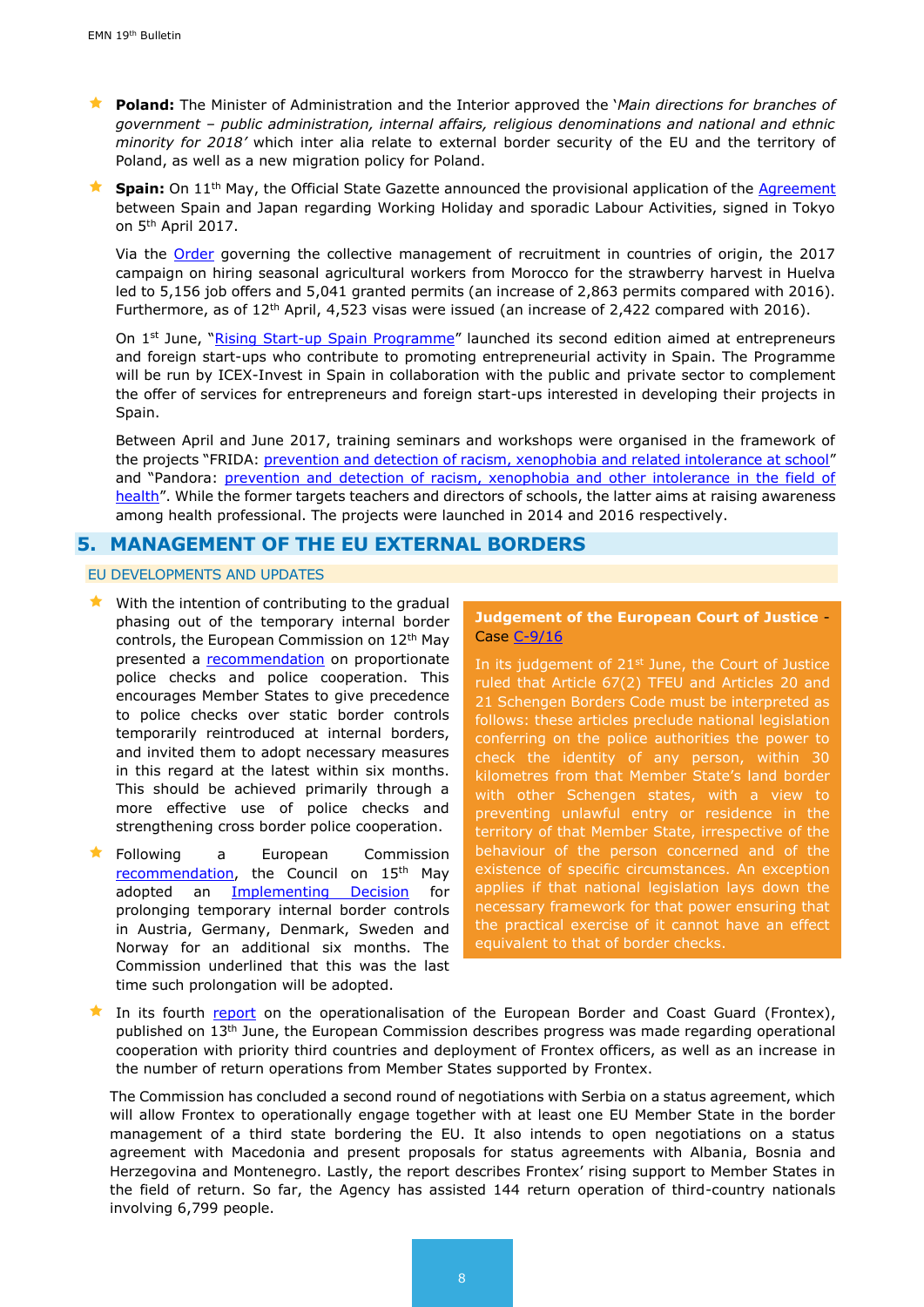#### NATIONAL DEVELOPMENTS

- **Austria:** On 26<sup>th</sup> April, the National Council enacted the continuation of the aid mission of the Austrian military at the Hungarian-Serbian border until the end of the year 2017.<sup>7</sup> Austria's minister of defence, Hans Peter Doskozil, substantiated his request for prolongation claiming that due to the closure of the Western Balkans route, human traffickers and migrants coming from Hungary are still being picked up.
- **Croatia:** On 19th-20th June, the Croatian Minister of the Interior attended the [meeting](http://www.salzburgforum.org/files/20170620_FINAL_Joint_Declaration_SF_Budapest_clean.pdf) of the Salzburg Forum in Budapest, Hungary. The participating Ministers of Interior of the Salzburg Forum<sup>8</sup> discussed the irregular migration pressure at the South-Eastern external land border of the EU, recognising the importance of preventing a crisis situation as in 2015 and agreeing that the basis for managing migratory flows must be the reduction of the flows to the greatest possible extent.
- The Netherlands: The government is [allocating 20 million euro](https://www.government.nl/latest/news/2017/06/01/two-hundred-additional-royal-netherlands-marechaussee-officers-for-border-security) to expand the capacity of the Royal Netherlands Marechaussee. This was included in the Spring Memorandum which was sent to the House of Representatives on the 1<sup>st</sup> of June. As a result of this investment, approximately 200 additional Royal Netherlands Marechaussee officers can be structurally deployed for border security at airports and seaports in the coming years, mainly at Amsterdam Airport Schiphol.
- **Poland:** Between April and June, 60 border guard officers departed from the Specialist Training Centre of the Border Guards in Luban to missions in Macedonia, constituting the fifth and sixth Polish Border Guard mission in this country. Polish Border Guards supported local services in controlling the influx of immigrants by *inter alia* preventing illegal border crossings and checking the authenticity of documents and registration of international protection applications.

In the Bieszczady Division of the Polish Border Guard, the fourth edition of training in the framework of the project "Strengthening the capacity of the migration service of Ukraine in the field of migration management" took place. Training focused on irregular migration and the legal and procedural aspects of return of foreigners to their country of origin. The project was financed by the Asylum, Migration and Integration Fund and was attended by officers from the State Migration Service of the Ukraine.

At the beginning of June, a four-day consultation meeting with representatives of the State Migration Service of Ukraine was organised in the framework of the Border Guards Project "Strengthening cooperation with Member States and with third countries on identification and return". During the meeting participants discussed *inter alia* proposals for possible legal changes which could increase the capacity of managing migration in the Ukraine, as well as readmission.

- **Portugal:** On 18<sup>th</sup> May, a National Strategy for Integrated Border Management was approved by the Council of Ministers. Taking into account the new European Integrated Border Management Model, this document explains how Portugal envisages its participation in the Schengen Area and presents its solutions within border management, as well as the implementation guidelines for the different entities involved nationally and regionally. The strategy aims to i) ensure internal security to enhance the EU's Area of Freedom, Security and Justice; ii) consolidate Portugal and the EU's external borders, thus facilitating border fluxes according to the EU/Schengen standards and procedures; iii) reinforce coordination and cooperation between all entities involved in border control and surveillance; and iv) reinforce the authorities' capability to respond to challenges. The corresponding Action Plan 2017/2018 has been finalised and is pending final approval.
- **Sweden:** On 2<sup>nd</sup> May, the Swedish government decided to phase out the extraterritorial identity checks on persons travelling to Sweden on public transportation from Denmark. These ID-checks, which were carried out by public transportation operators in the border region between Denmark and Sweden, had originally been introduced in January 2016, on a temporary basis and in response to the extraordinary refugee situation at the time. However, the Swedish government decided to continue to carry out border controls at its intra-Schengen borders. These controls were introduced on a temporary basis in November 2015, also in response to the refuge situation. They have been prolonged several times.

## **6. IRREGULAR MIGRATION AND RETURN**

EU DEVELOPMENTS AND UPDATES

1

★ In the framework of the Justice & Home Affairs Council on 8-9<sup>th</sup> June, EU Member States adopted [Conclusions](http://www.europeanmigrationlaw.eu/documents/Council%20Conclusions%20on%20enhancing%20return%20and%20readmission.pdf) on enhancing return and readmission of illegally staying third-country nationals.

<sup>&</sup>lt;sup>7</sup> See [https://www.parlinkom.gv.at/PAKT/PR/JAHR\\_2017/PK0471/index.shtml](https://www.parlinkom.gv.at/PAKT/PR/JAHR_2017/PK0471/index.shtml) (accessed on 14 July 2017).

<sup>8</sup> Austria, Bulgaria, Croatia, Czech Republic, Hungary, Poland, Romania, Slovakia and Slovenia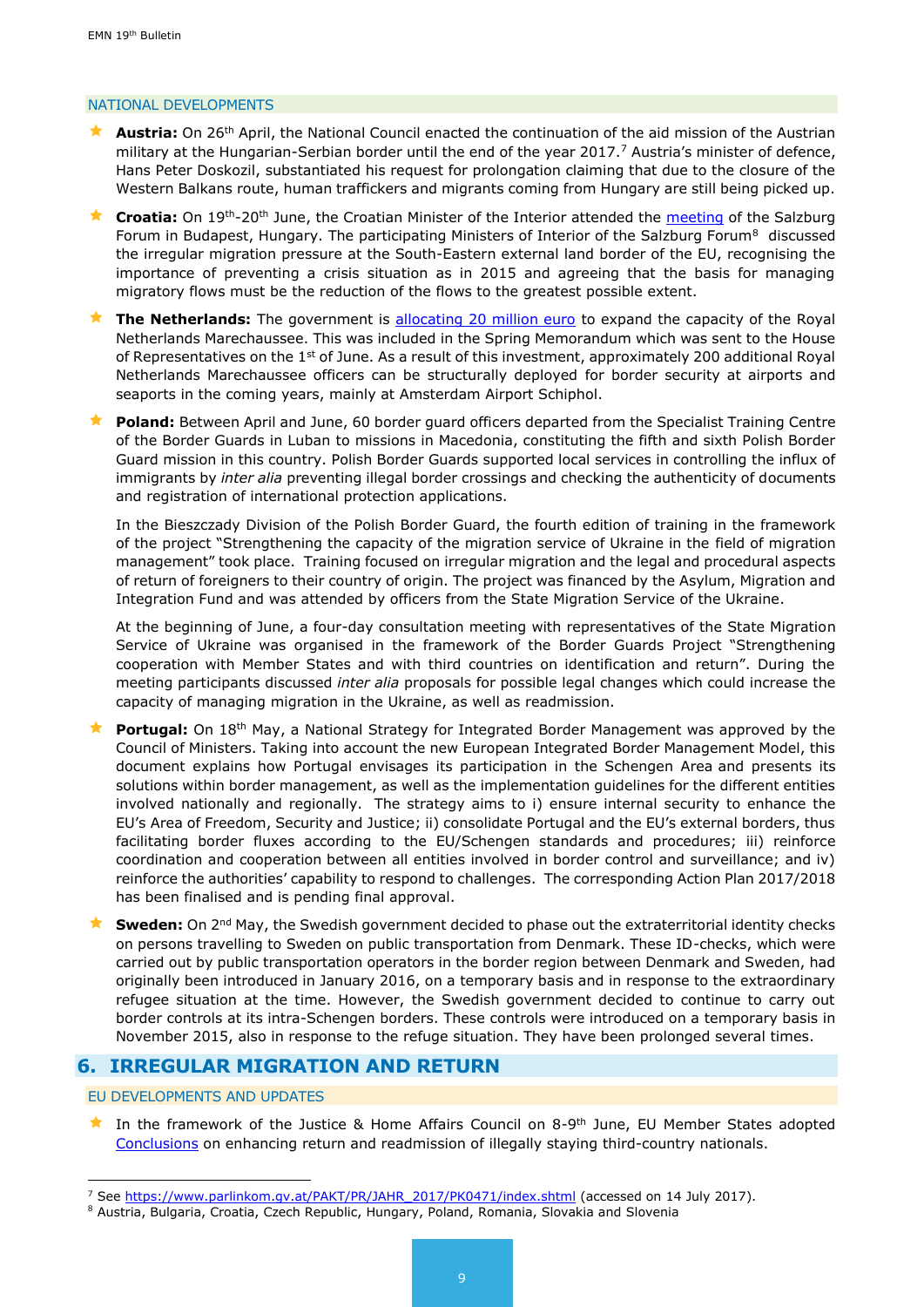These mention in particular the need to consider stronger coordination between the areas of return and visa policy, and the need to improve the rate of return as a matter of urgency.

 $\star$  On 13<sup>th</sup> June, the Commission [reported](https://ec.europa.eu/home-affairs/sites/homeaffairs/files/what-we-do/policies/european-agenda-migration/20170613_sixth_report_on_the_progress_made_in_the_implementation_of_the_eu-turkey_statement_en.pdf) on the progress made concerning the implementation of the EU-Turkey Statement. While the number of irregular crossings from Turkey to Greece has remained low, challenges remain, in particular as arrivals still outpace the number of returns. The pace of resettlement of Syrian refugees from Turkey has increased, with a total number of 6,254 resettlements as of 9<sup>th</sup> June. This stands in contrast to 1,789 returns to Turkey. With regard to the Facility for Refugees in Turkey, a total of 2.9 billion euro has been allocated and 811 million euro disbursed.

#### NATIONAL DEVELOPMENTS

- **Austria:** According to the Act Amending the Aliens Law 2017 passed by the National Council, foreigners who do not immediately leave Austria after a final and enforceable return decision has been issued, may be punished with a fine between 5,000 and 15,000 euros. If the fine cannot be collected, the foreigner may be imprisoned for up to six weeks.<sup>9</sup>
- **Belgium:** On 29<sup>th</sup> April, [two new laws](https://emnbelgium.be/news/new-laws-regarding-removal-foreign-nationals-legally-residing-belgium-who-represent-threat) entered into force. These facilitate the procedure to end the residence rights and organise the removal of certain foreign nationals legally residing in Belgium for reasons of public order or national security.

The Council of Ministers has approved the proposal to increase the capacity of the closed detention [centres](https://emnbelgium.be/news/council-ministers-approves-increase-capacity-detention-centres-irregularly-staying-migrants) for irregularly staying migrants. This will entail an increase in the number of places of existing detention centres, as well as the creation of new centres in Holsbeek, Antwerp and Charleroi. The capacity of the detention centres is planned to increase from 400 places (at the beginning of the legislature) to 1,066 places by 2021.

In May, Belgium and Germany signed [a letter of intent](https://emnbelgium.be/news/belgium-and-germany-will-increase-their-cooperation-monitor-beneficiaries-international) to increase their cooperation to better monitor beneficiaries of international protection who temporarily return to their countries of origin. Beneficiaries of international protection are not allowed to travel to their countries of origin. If they do so, the protection status can be withdrawn. Some beneficiaries of international protection residing in Belgium try to avoid detection by travelling to neighbouring countries (including Germany) before departing to their countries of origin.

 **Germany:** Germany (temporarily) halted its forced returns to Afghanistan after a massive bomb attack in Kabul that killed at least 90 people and heavily damaged the German Embassy on  $31<sup>st</sup>$  May 2017. The federal government decided to halt the forced returns until the German Foreign Office has reevaluated the security situation.

An [online information hub](https://www.returningfromgermany.de/) for third-country nationals interested in returning to their country of origin from Germany has been launched. The digital platform gathers relevant information on Assisted Voluntary Return and Reintegration (AVR(R)), including AVR(R) programmes, the nearest return counselling services and country of origin information. The platform is run by the Federal Office for Migration and Refugees, the Ministry of the Interior and IOM and is currently available in German and English.

- **France:** A [decree](https://www.legifrance.gouv.fr/eli/decret/2017/5/5/ETST1634085D/jo/texte) dated 5<sup>th</sup> May 2017 reinforces rules to fight against illegal international service provisions. It determines the conditions under which project managers are responsible for the full chain of sub-contractors regarding the obligation for prior secondment declarations for foreign subcontractors and for work accident notifications for seconded employees.
- **Lithuania:** As of April 2017, the Migration Department strengthened the monitoring of foreigners who have established companies in Lithuania and received a temporary residence permit on this ground. Inspections demonstrated that 9% of checked companies do not fulfil the requirements established in the law and residence permits were revoked.
- **Luxembourg:** On 18th and 19th May, a delegation of representatives of Luxembourg's Parliament and governmental administrations carried out a study visit focussing on Dutch reception, detention and return practices. Invited by the Dutch authorities, the delegation undertook a visit of the Detention Centre Zeist (closed family facility) and of the Return House Katwijk (family location).
- **Poland:** Officers of the Maritime Division of the Border Guard broke up an organised criminal group responsible for smuggling people from Greece to Poland and further to Western Europe.

-

<sup>&</sup>lt;sup>9</sup> Art 2 para. 82 of the amendment.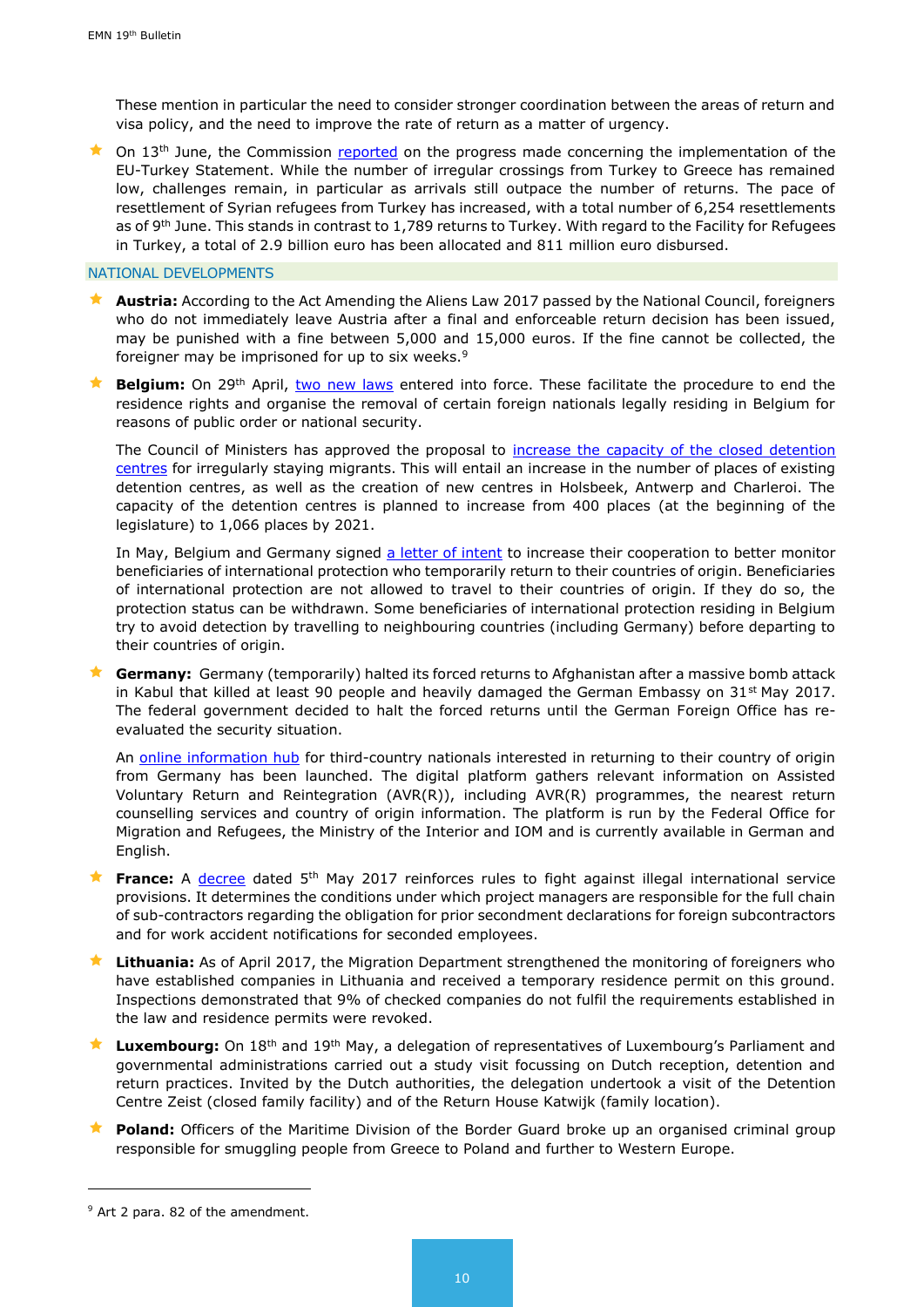Activities were conducted in cooperation with the Border Guard from Nadwiślańska Division and Europol. In most cases perpetrators have used charter flights which were organised by various travel agencies.

On 24th May, Border Guard Officers of the Warmia-Mazury Division undertook illegal employment inspections in a recruitment agency. The legality of the employment of 189 foreigner workers was verified and the inspection found 36 Ukrainians without any working permit. The employer of the latter was accused of violating the [Act on employment promotion and labour market institutions of 2004.](file:///C:/Users/39250/Downloads/Act%20on%20EmployProm%20&%20LabMarket%20Inst%2004-2006%20-%20excerpts.pdf)

**★ United Kingdom:** On 6<sup>th</sup> April, new powers to prevent illegal working in premises that sell alcohol or provide late night refreshment have come into force. Under the measures, brought in as part of the Immigration Act 2016, immigration checks will be part of the process for applying for a licence. From 6<sup>th</sup> of April, a premises or personal licence will not be issued to anyone who does not have permission to be or work in the UK. Being granted a licence and continuing to hold it will also be reliant on complying with the UK's immigration laws.

# <span id="page-10-0"></span>**7. ACTIONS ADDRESSING TRAFFICKING IN HUMAN BEINGS**

#### EU DEVELOPMENTS AND UPDATES

- The 15<sup>th</sup> [Annual Report](http://ec.europa.eu/anti-trafficking/sites/antitrafficking/files/ar2016_en_web.pdf) of Eurojust, published on 3<sup>rd</sup> July, provides insight into Eurojust's activities in the fight against serious cross-border crime. With regard to trafficking in human beings, the report notes a general increase in support to national investigations and prosecution, registering a total of 93 cases. Eurojust also continued coupling its operational support with strategic activities, for example through close coordination with the EU Anti-Trafficking coordinated and providing input to the EU post-2016 Strategy on Trafficking in Human Beings.
- In a [special edition newsletter](http://ec.europa.eu/anti-trafficking/sites/antitrafficking/files/glo.act_newsletter_special_edition_june_2017.pdf) published on  $14<sup>th</sup>$  June, the United Nations Office on Drugs and Crime (UNODC) provides an update of the GLO.ACT joint initiative between the EU and UNODC aimed at addressing the trafficking in persons and the smuggling of migrants. It was launched in January 2016 and will reach 13 countries across Africa, Asia, Eastern Europe and Latin America. So far, good progress has been made in all countries. For example, a call of proposals for civil society organisation was released in May 2017 in Belarus, Brazil, Lao PDR, Morocco and South Africa and regular coordination meetings with national institutions and implementing partners have been held. The initiative will run until July 2019.

#### NATIONAL DEVELOPMENTS

- **Austria:** In May 2017, the "[Joint Operational Office against](https://www.europol.europa.eu/newsroom/news/joint-operational-office-opened-in-vienna) Human Smuggling Networks" (JOO) celebrated its first anniversary. The JOO is Austria's operational link to Europol's European Migrant Smuggling Centre (EMSC), fostering the cooperation of investigators in counteracting human smuggling and trafficking. During its first operational year, the JOO carried out 25 international investigations, made 185 arrests, conducted 109 interrogations, and analysed the data of 697 mobile phones.
- **Belgium:** As of 20<sup>th</sup> May and following modifications made to the Immigration Act, potential victims of trafficking are now issued a [temporary residence document](https://emnbelgium.be/news/new-temporary-residence-document-potential-victims-trafficking-belgium) valid for 45 days during the recovery and reflection period, instead of an order to leave the territory with a validity of 45 days.

On 12<sup>th</sup> June, the [Belgian Louise-Marie frigate](https://emnbelgium.be/news/belgian-frigate-louise-marie-deploys-mediterranean-sea-framework-eunavfor-med-sophia-operation) departed from the port of Zeebrugge, starting its deployment in the Mediterranean sea as part of the **EUNAVFOR MED - Sophia operation**. The deployment will last until 28th July. The EUNAVFOR MED – Sophia operation was launched in 2015 in the framework of the EU's Common Security and Defence Policy (CSDP) with the aim of disrupting the business model of human smuggling and trafficking networks in the Southern Central Mediterranean.

- **Poland:** At the beginning of June, a three-day training was conducted in Koszalin for officers from the border guard, the police, and the Ministry of the Interior and Administration. Topics discussed related to the identification of minor victims of trafficking in human beings (THB), the implementation of the National Action Plan on THB 2016-2018) as well as the multicultural nature of victims of THB.
- **Portugal:** From April to June, the Immigration and Borders Service (SEF) pursued various initiatives and activities in the field of trafficking in human beings. For example, SEF's dedicated trafficking unit developed training online packages for the Ministry of Foreign Affairs online training programmes for embassies and consulates. Moreover, the Observatory on Trafficking in Human Beings (OTHB), alongside several other initiatives, produced the first Trimester Statistical Report on trafficking in human beings.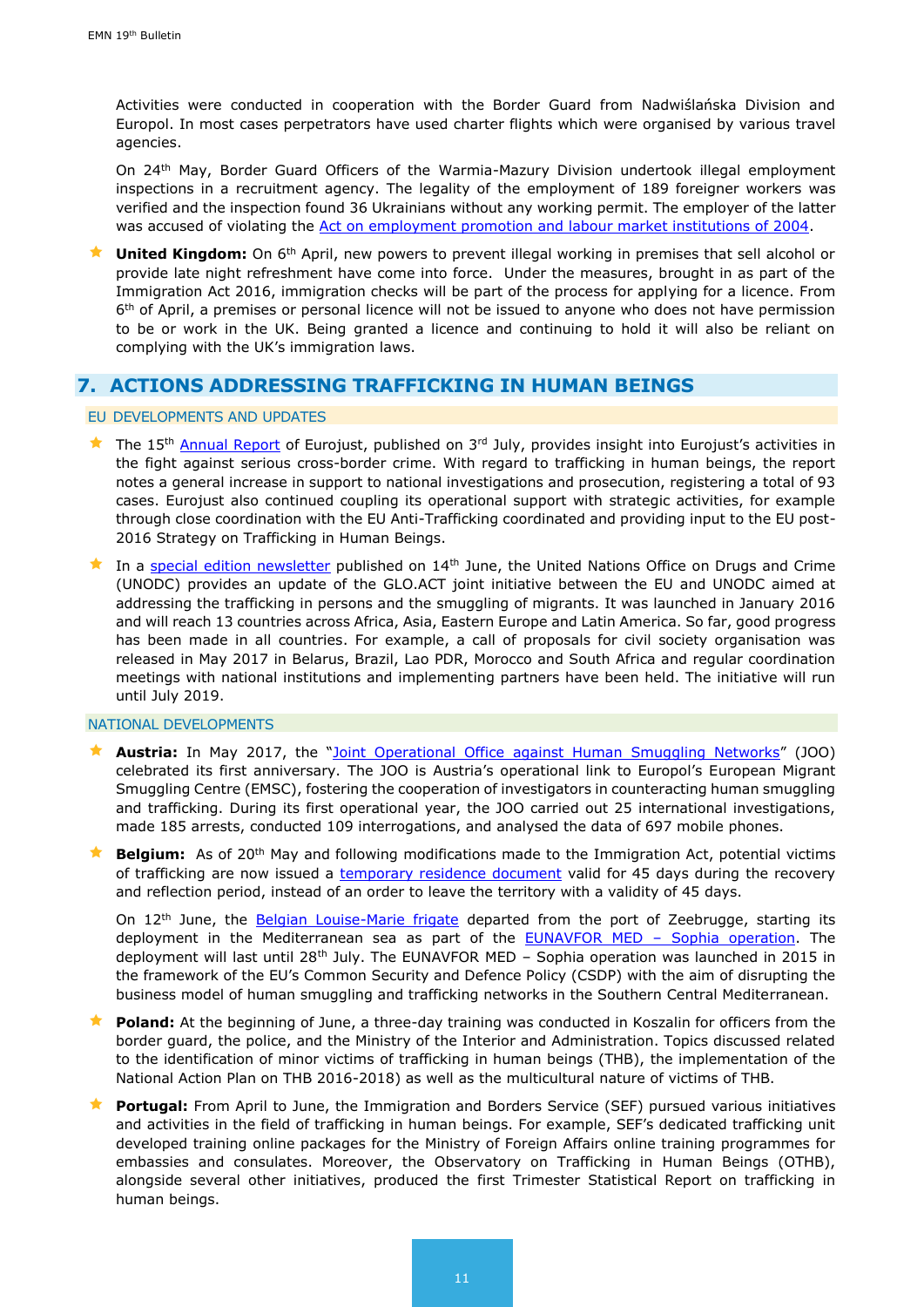# <span id="page-11-0"></span>**8. EXTERNAL DIMENSION**

#### EU DEVELOPMENTS AND UPDATES

- As a follow-up to the [Joint Communication on the Central Mediterranean Route](https://ec.europa.eu/home-affairs/sites/homeaffairs/files/what-we-do/policies/european-agenda-migration/proposal-implementation-package/docs/20170125_migration_on_the_central_mediterranean_route_-_managing_flows_saving_lives_en.pdf) and the [Malta](http://www.consilium.europa.eu/en/press/press-releases/2017/01/03-malta-declaration/)  [Declaration,](http://www.consilium.europa.eu/en/press/press-releases/2017/01/03-malta-declaration/) on 12<sup>th</sup> April the EU Trust Fund for Africa adopted a 90 million euro [programme](http://europa.eu/rapid/press-release_IP-17-951_en.htm) to step up the protection of migrants and reinforce migration management in Libya. The programme addresses various aspects of the migration management challenge in Libya and along the Central Mediterranean route by aiming at improving the conditions of host communities and of internally displaced persons and facilitating the voluntary return of migrants from Libya.
- On 4th May, the European Commission and the High Representative of the EU presented the EU's political priorities and concrete proposals for a stronger strategic partnership with Africa. The [Communication](http://www.europeanmigrationlaw.eu/documents/A%20renewed%20impetus%20of%20the%20Africa-EU%20Partnership.pdf) contains proposals in a number of key areas, such as peace and security, migration, job creation and energy and revolve around two main strands: the first aiming to achieve more resilient states and societies, while the second strand aims to create more and better jobs, especially for youth. This comes ahead of the Africa-EU Summit in November 2017, which will focus specifically on youth.
- One year after its launch, the European Commission [reported](https://eeas.europa.eu/sites/eeas/files/4th_progress_report_partnership_framework_with_third_countries_under_european_agenda_on_migration.pdf?utm_source=ECRE+Newsletters&utm_campaign=d7b1bac159-EMAIL_CAMPAIGN_2017_06_23&utm_medium=email&utm_term=0_3ec9497afd-d7b1bac159-422304153) on the progress achieved under the EU Partnership Framework with third countries. Overall, cooperation with third countries has improved, with EU migration liaison officers being present in 12 partner countries (Ethiopia, Jordan, Lebanon, Mali, Niger, Nigeria, Pakistan, Senegal, Serbia, Tunisia and Turkey). Formal negotiations on readmission agreements have been initiated with Nigeria, Tunisia and Jordan, in additions to those ongoing with Morocco. The report also highlights that progress has been made in the five priority countries (Niger, Nigeria, Ethiopia, Mali and Senegal), which will be extended by three additional states (Ivory Coast, Ghana and Guinea). Under the EU Trust Fund for Africa, 118 projects have been approved so far, with the funds amounting to a total of 2.8 billion euro.
- On 20<sup>th</sup> June, the EU Regional Trust Fund in Response to the Syrian crisis adopted new [projects](http://europa.eu/rapid/press-release_IP-17-1593_en.htm) totalling 275 million euro. These are targeted at refugees and their overstretched host communities in Turkey, Lebanon, Jordan, Iraq, the Western Balkans and Armenia. Projects will aim at improving access to education and health care, as well as providing support to local community, social inclusion and gender equality. This brings the current overall volume of the Trust Fund to over 1 billion euro, which corresponds to the goal set by the European Commission President Jean-Claude Juncker on 23rd September 2015 at the Informal meeting of the European Council on migration and in the Communication on Managing the Refugee Crisis.

#### <span id="page-11-1"></span>NATIONAL DEVELOPMENTS

- **Czech Republic:** In June 2017, the Ministry of the Interior of the Czech Republic provided financial assistance amounting to CZK 28,020,000 (around 1 million euro) to the Republic of Macedonia aimed at strengthening its asylum and migration system. In addition, CZK 40 million (around 1.48 million euro) were allocated to the UN High Commissioner for Refugees to support Infrastructure and Non-Food Item actions for refugees in Azraq Camp in Jordan. The latter is part of the Czech-German project in Jordan. Donations were made within the *Programme of the Ministry of the Interior for the Assistance to Refugees in Regions of Origin and Prevention of Large Migration Flows,* which was established in January 2015 as a special tool to address the refugee/migration situation in Europe and its neighbourhood. Among the 2017 priorities of this Programme are the Middle East Region (Jordan and Iraq) and the region of Western Balkans (Macedonia and Serbia).
- **Spain:** The bilateral Spain-Morocco Cooperation Project on capacity building for the management of migration, integration and asylum in Morocco continued its activities. A meeting was held in Rabat on 28<sup>th</sup>-29<sup>th</sup> June with representatives of the Ministry in charge of the Moroccan residents abroad (Ministère chargé des Marocains résident à l'étranger et des affaires de la migration) in order to continue to the next step of the activities foreseen under the project.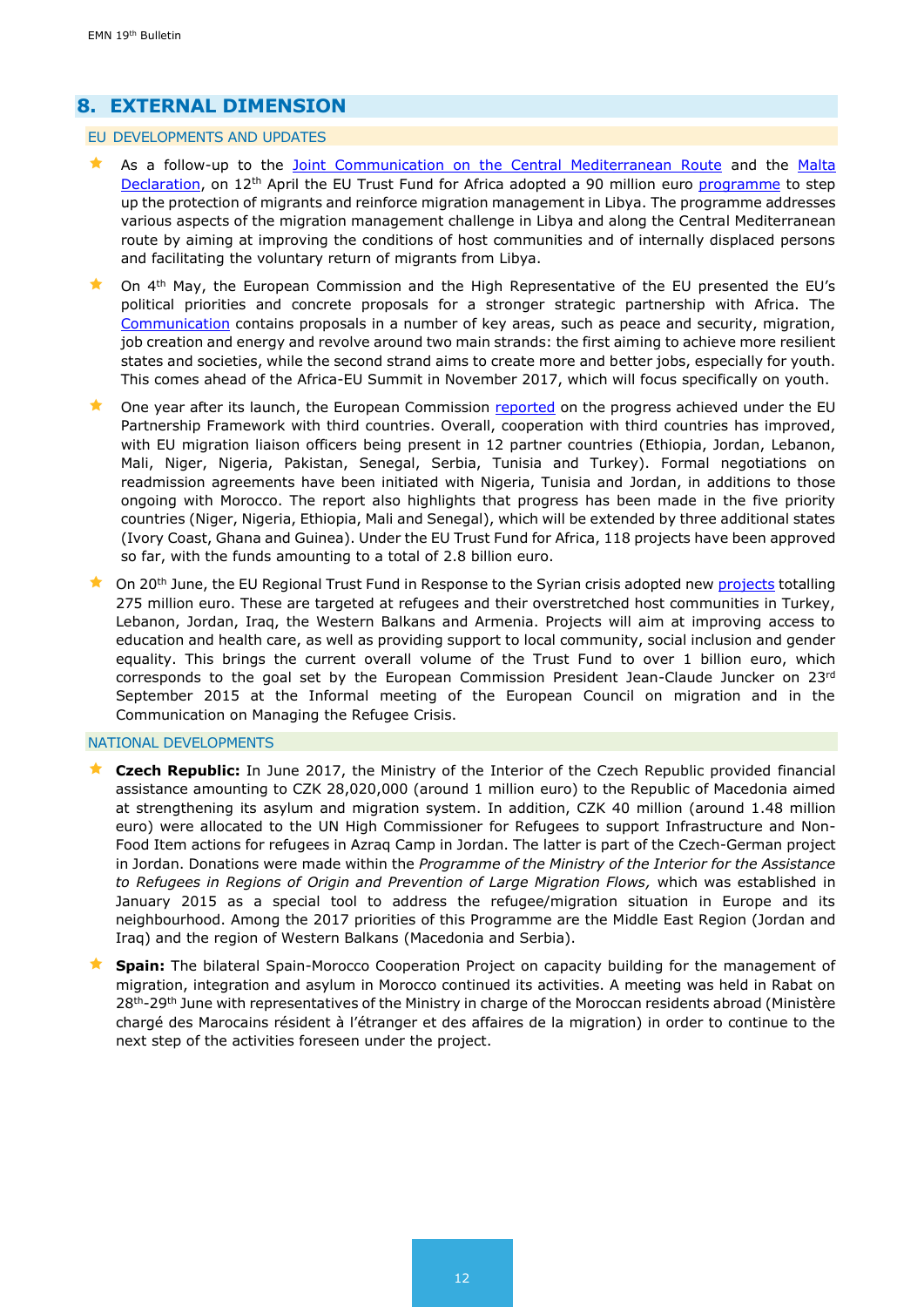# **ANNEX: EU & COMPLEMENTARY STATISTICS, ADDITIONAL INFORMATION, OTHER EMN OUTPUTS AND UPCOMING EVENTS**

## **EU Figures**

Figure 1a: Asylum applications in the EU-28, January 2016 - April 2017.<sup>10</sup>



*Source: Eurostat [\[migr\\_asyappctzm\],](http://appsso.eurostat.ec.europa.eu/nui/show.do?dataset=migr_asyappctzm&lang=en) total asylum applicants, accessed on 24th July 2017.*

Figure 1b: First time asylum applicants and subsequent applicants (together, total asylum applicants) in the EU-28 and Norway, Q1 2017 (quarterly data)



*Source: Eurostat [\[migr\\_asyappctzm\]](http://appsso.eurostat.ec.europa.eu/nui/show.do?dataset=migr_asyappctzm&lang=en), accessed on 24th July 2017*





Source: Eurostat *[\[migr\\_asydcfstq\]](http://appsso.eurostat.ec.europa.eu/nui/show.do?dataset=migr_asydcfstq&lang=en)*, accessed on 2<sup>nd</sup> August 2017 – Negative decisions include also "Dublin decisions" *(according to Art. 4, EC Regulation n. 862/2007).*

1

<sup>10</sup> Data for April 2017 is not yet available for Spain.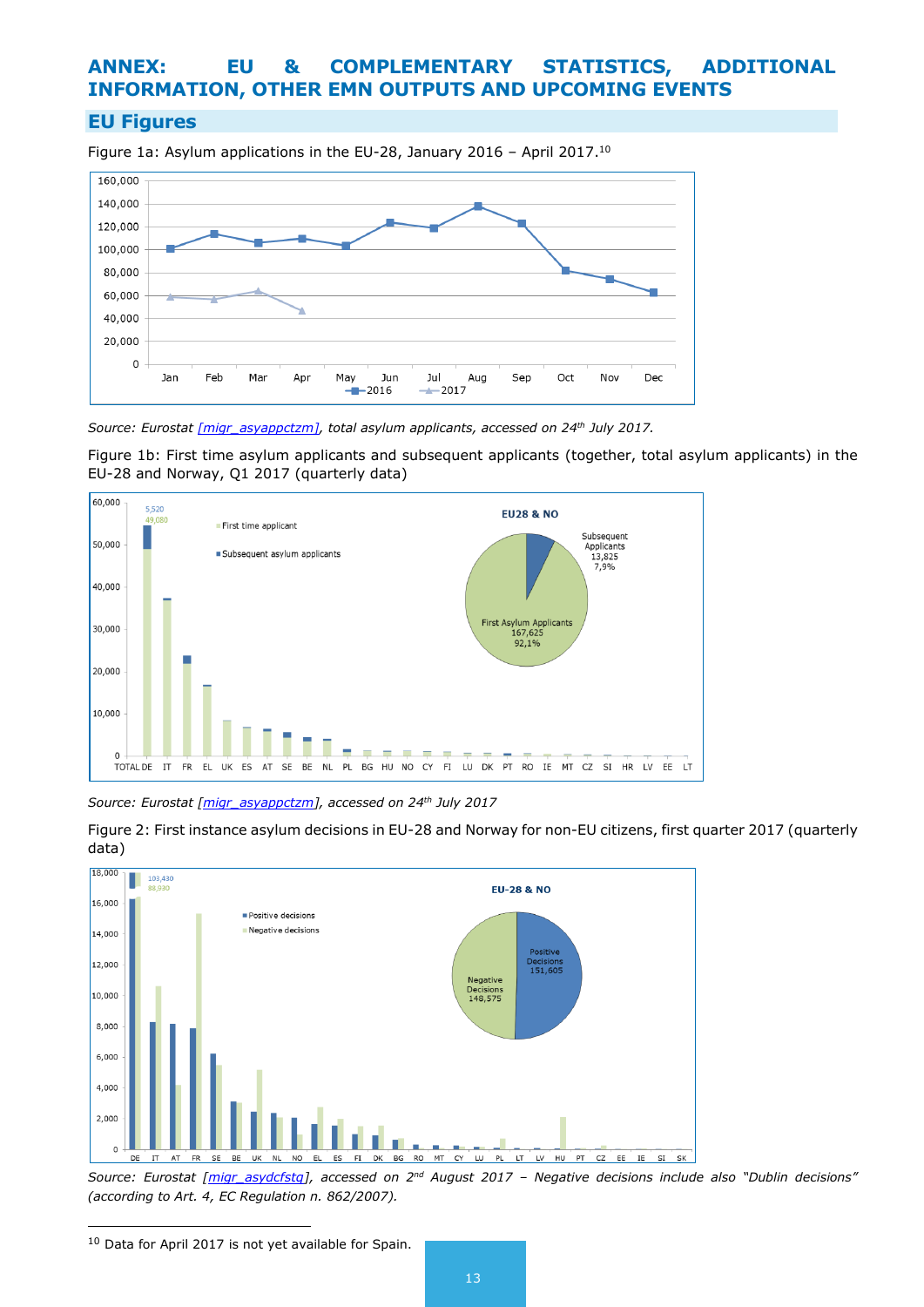Figure 4a: Illegal border crossing– Top nationalities (in %) Figure 4b: Refused entry–Top nationalities (in





*Sourc[e: FRONTEX FRAN Quarterly Report Q4 2016](http://frontex.europa.eu/assets/Publications/Risk_Analysis/FRAN_Q4_2016.pdf) (October - December 2016)*

%)



Figure 4c: Illegal stay - Top nationalities (in %) Figure 4d: Effective return-Top nationalities (in %)